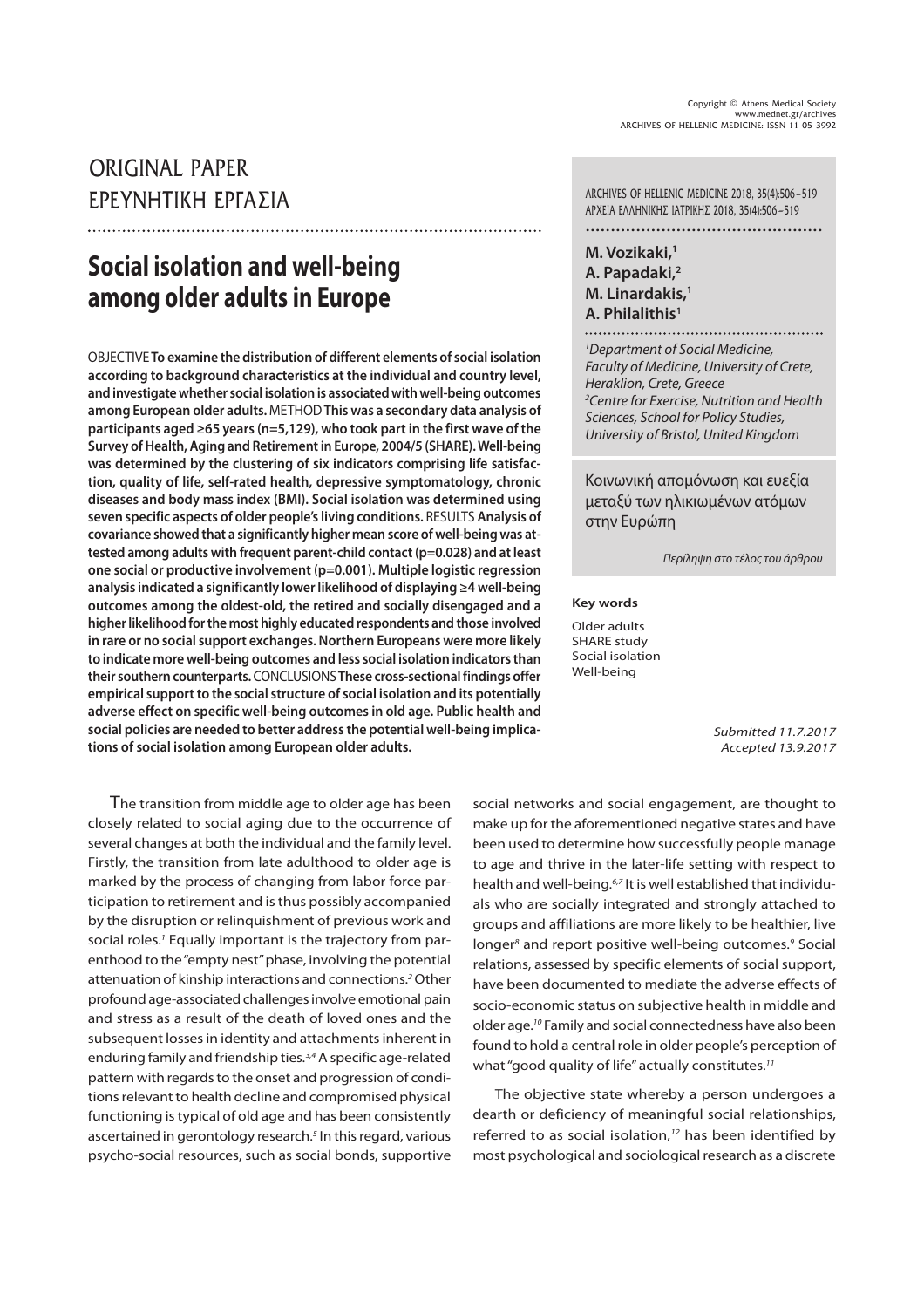health and mortality risk factor. Several aspects of social isolation have been shown to account for the unequally patterned distribution of health and well-being outcomes in older adults.13,14 In particular, solitary living, a limited family network, lack of social support, social disengagement and loneliness have been proposed as potential risk factors for coronary heart disease,15 cognitive impairment,16 functional decline,17 depressive symptomatology,18 and low subjective well-being<sup>19</sup> in older age. Less is known, however, about how the absence of social and family resources pertaining to social isolation is implicated in the configuration of the various domains of well-being in older age. Furthermore, most research to date has focused on single countries or regions<sup>20,21</sup> rather than examining social isolation and wellbeing using cross-nationally comparable data. Additionally, relevant earlier gerontological and social studies have measured well-being using single measures or indicators, such as life satisfaction<sup>22</sup> or quality of life.<sup>23</sup> There is therefore a lack of a robust evidence base on the role of social isolation in the welfare of older adults.

Drawing on international comparative data on older community-dwelling adults in eleven European countries, the present study aimed to (a) conduct a cross-national appraisal of social isolation in older adults; (b) examine the association of social isolation with several well-being outcomes, and (c) determine whether the above hypothesized associations differ by country of residence. To overcome earlier barriers to measuring the constructs of interest,<sup>24</sup> social isolation was operationalized as an index comprising both structural and functional features, while well-being was operationalized as a multifaceted outcome, integrating distinct physical, emotional and psychological components of the welfare of older adults.

## **MATERIAL AND METHOD**

#### Participants and questionnaires

This study utilized data from the first wave of the cross-national Survey of Health, Ageing and Retirement in Europe (SHARE, http:// www.share-project.org), initially conducted between 2004–2006 in eleven European countries (Denmark, Sweden, Austria, France, Germany, Switzerland, Belgium, the Netherlands, Spain, Italy and Greece). The participants were adults aged ≥50 years, residing in the community, including their partners irrespective of age. The multidisciplinary approach of SHARE allowed for the delivery of a thorough account of health, socio-economic, familial and other domains of the living conditions of European middle-aged and older adults.<sup>25</sup>

Nationally representative probability samples were achieved based on country-specific sampling resources. The sampling de-

signs varied from stratified-simple, random sampling or multistage sampling (in countries where national population or regional/ local registers were available), to single or multistage sampling (in countries where telephone directories were obtained). Sample weights were also estimated and provided to account for the complex sample design and counterbalance non-response. Most of the data collection was carried out by computer assisted personal interviews (CAPI), further supplemented by "drop-off" selfcompleted paper and pencil questionnaires. Details on sampling procedures, response rates, data collection and questionnaires are provided elsewhere.<sup>26</sup> For the purposes of the current study, analysis focused on individuals aged ≥65 years, comprising a sample of 2,366 males and 2,763 females (n=5,129).

#### Measures

A major premise for identifying older people who endure a state of social isolation pertains to inquiring into social disconnectedness and deprivation of social support networks.<sup>27</sup> Following a widelyheld definition of social isolation<sup>28</sup> as "an objective measurable state of having minimal contact with other people, such as family, friends or the wider community", questions on essential structural and functional attributes, inherent in older people's objective familial and social settings, were administered. In particular, the structural aspect of social isolation was construed using living arrangements, marital status, number of children and family-related interactions, defined in terms of parent-child contacts and geographical proximity to offspring. The functional facet of social isolation was determined by considering social disconnectedness, gauged by the absence of any kind of social and productive activity involvement, and lack of social exchanges, measured as the occurrence of rare or no transfers of any form of functional assistance or support between older parents and their adult offspring.

An index of social isolation was then constructed, with participants being assigned one point if they lived unpartnered (not residing with a partner or spouse), were unmarried, had no children, did not cohabitate with their offspring (all children residing in a separate household/building or at a distance more than 1 km away), declared infrequent parent-child contact (having any kind of contact either personally, by phone or mail, less than once a month or never during the past twelve months), exhibited social disengagement (not having done voluntary or charity work, cared for a sick or disabled adult, provided help to family, friends or neighbors, attended an educational or training course, gone to a sport, social or other kind of club, taken part in a religious organization, taken part in a political or a community-related organization in the last month) and were involved in infrequent or no social support exchanges (given and/or received any kind of social support less than once a month or never the last twelve months). The final, total clustering index ranged from 0 to 7, with older people presenting with 4+ indicators being considered to experience a higher level of social isolation.

Well-being was operationalized drawing upon the current conceptual and methodological understanding of well-being, as outlined above, and building on the idea that "well-being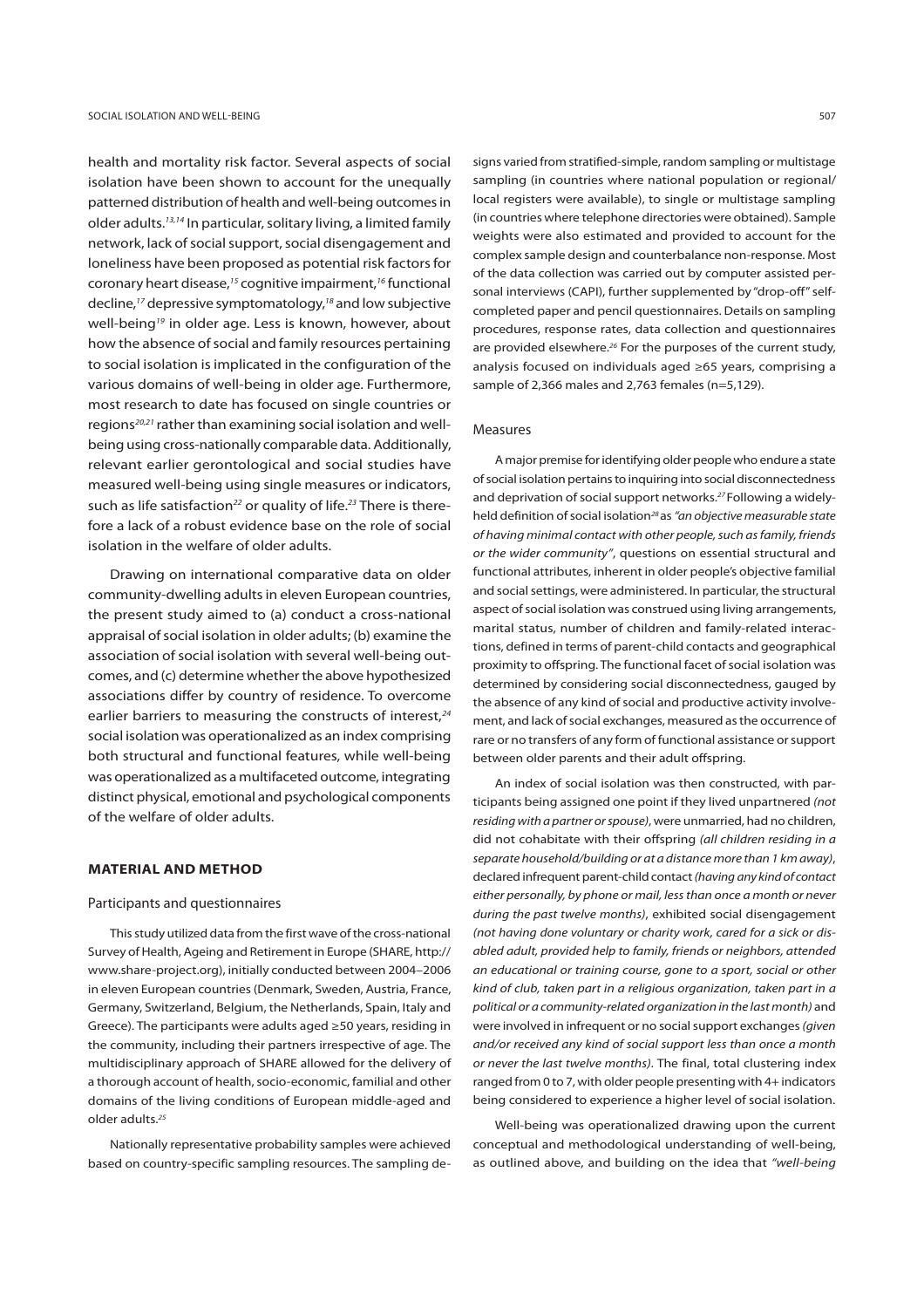constitutes an area of research and practice that has objective and subjective components, and that social scientists cannot make rational evaluations of well-being as a state, unless both are taken into account".<sup>29</sup> Thus, well-being was construed along six related, yet distinct, indicators, comprising: Life satisfaction, determined by a four-rating single question; quality of life, measured on the Control, Autonomy, Self-realization, Pleasure (CASP-12) scale; psychological distress, using the Center for Epidemiological Studies of Depression (CES-D 11) questionnaire; self-rated health, defined by a four-item question; presence of chronic diseases (11 health conditions); body mass index (BMI), estimated according to the World Health Organization (WHO) criteria.<sup>30</sup> Advanced well-being was equated with high quality of life (CASP-12 score of ≥39 points), absence of psychological distress (CES-D 11 score of <9 points), very good self-rated health, high satisfaction with life, no or one chronic health condition and normal BMI (18.5-24.9 kg/m<sup>2</sup>).<sup>9</sup> The accumulation of multiple well-being indicators, as indicated by a clustering score of 4+, was regarded to suggest the presence of a high level of well-being.

The demographic characteristics of gender and age (years) and the socio-structural resources of educational attainment (total years of schooling), household income (gross income in the last year) and retirement status (not retired/retired) were assessed as potential determinants of social isolation and well-being. Possible regional variations in the role of social isolation in the accumulation of well-being outcomes were examined by classifying the European regions geographically into northern (Denmark, Sweden), central (Austria, Belgium, France, Germany, the Netherlands, Switzerland) and southern (Greece, Italy, Spain).

## Statistical analysis

The data were analyzed using the Statistical Package for Social Sciences (SPSS) software (IBM SPSS Statistics for Windows, version 23.0; IBM Corp, Armonk, NY). Weights were applied, adjusted for non-response and according to the complex sampling design of the survey. The prevalence (weighted %) of social isolation indicators and their clustering (0, 1, 2, 3 or 4+) was examined according to the participants' socio-demographic characteristics (gender, age, education status, household income, retirement status), with the corresponding 95% confidence intervals (95% CIs), and by country, with the significance of differences evaluated by Chi-square tests of independence (p-values determined based on the adjusted-F statistic). The mean well-being score was estimated according to the presence and clustering of social isolation indicators (as none, 1, 2, 3 and 4+), using analysis of covariance, following the complex multistage stratification sampling design procedures of the study, with gender, age (years), education status (years), household income, retirement status and European region (northern, central, southern) as covariates. The weighted prevalence (and 95% CIs) of each well-being variable for respondents with 4+ social isolation indicators was estimated at the country level. Multiple logistic regression analysis was applied for older adults displaying multiple well-being outcomes (4+), compared with those with none, 1, 2 or 3 indicators. Two models were performed to compute adjusted odds ratios (ORs) in order to estimate (a) the role of sociodemographic characteristics and European regions, and (b) the aggregate association between socio-demographics, European regions and social isolation indicators and the accumulation of well-being outcomes. The test of parallel lines was computed by the 2 log-likelihood function and logit was applied as a link function. Nagelkerke pseudo R estimators were 0.076 and 0.101 in the two models, respectively. Simple linear regression analysis was used to illustrate graphically the well-being (WB) and social isolation (SI) ratios (WB:SI ratios) in each European country. This ratio illustrates the rational relation between well-being and social isolation indicators, with a ratio of 1.00 or almost 1.00, indicating similar prevalent levels of well-being and social isolation, and a ratio of greater than 1.00 denoting a higher occurrence of wellbeing outcomes relative to social isolation indicators.

# **RESULTS**

## Socio-demographic characteristics

The socio-demographic characteristics of the participants are presented in table 1. More than half of the partici-

|                            | Table 1. Descriptive characteristics of 5,129 adults, aged $\geq 65$ years in |  |  |
|----------------------------|-------------------------------------------------------------------------------|--|--|
| the SHARE study (2004/05). |                                                                               |  |  |

| <b>Characteristics</b>            | $\mathbf n$           | $\frac{0}{0}$ |
|-----------------------------------|-----------------------|---------------|
| Gender                            |                       |               |
| <b>Males</b>                      | 2,366                 | 46.1          |
| Females                           | 2,763                 | 53.9          |
| Age (years)                       |                       |               |
| $65 - 74$                         | 3,097                 | 60.3          |
| $75 - 84$                         | 1,701                 | 33.2          |
| $\geq 85$                         | 331                   | 6.5           |
| Mean±standard deviation (min-max) | 73.6±6.6 (65-99)      |               |
| Education (years)                 |                       |               |
| $0 - 7$                           | 2,202                 | 43.2          |
| $8 - 12$                          | 1,629                 | 32.0          |
| $\geq$ 13                         | 1,262                 | 24.8          |
| Mean±standard deviation (min-max) | $9.0 \pm 4.5(0 - 21)$ |               |
| Retirement status                 |                       |               |
| Retired                           | 4,228                 | 82.4          |
| $Income*$                         |                       |               |
| Lower quartile                    | 1,808                 | 35.3          |
| European regions                  |                       |               |
| Northern                          | 874                   | 17.1          |
| Central                           | 2,674                 | 52.1          |
| Southern                          | 1,581                 | 30.8          |

\*Income was classified using country-specific quartiles for all participants in the SHARE survey in 2004/05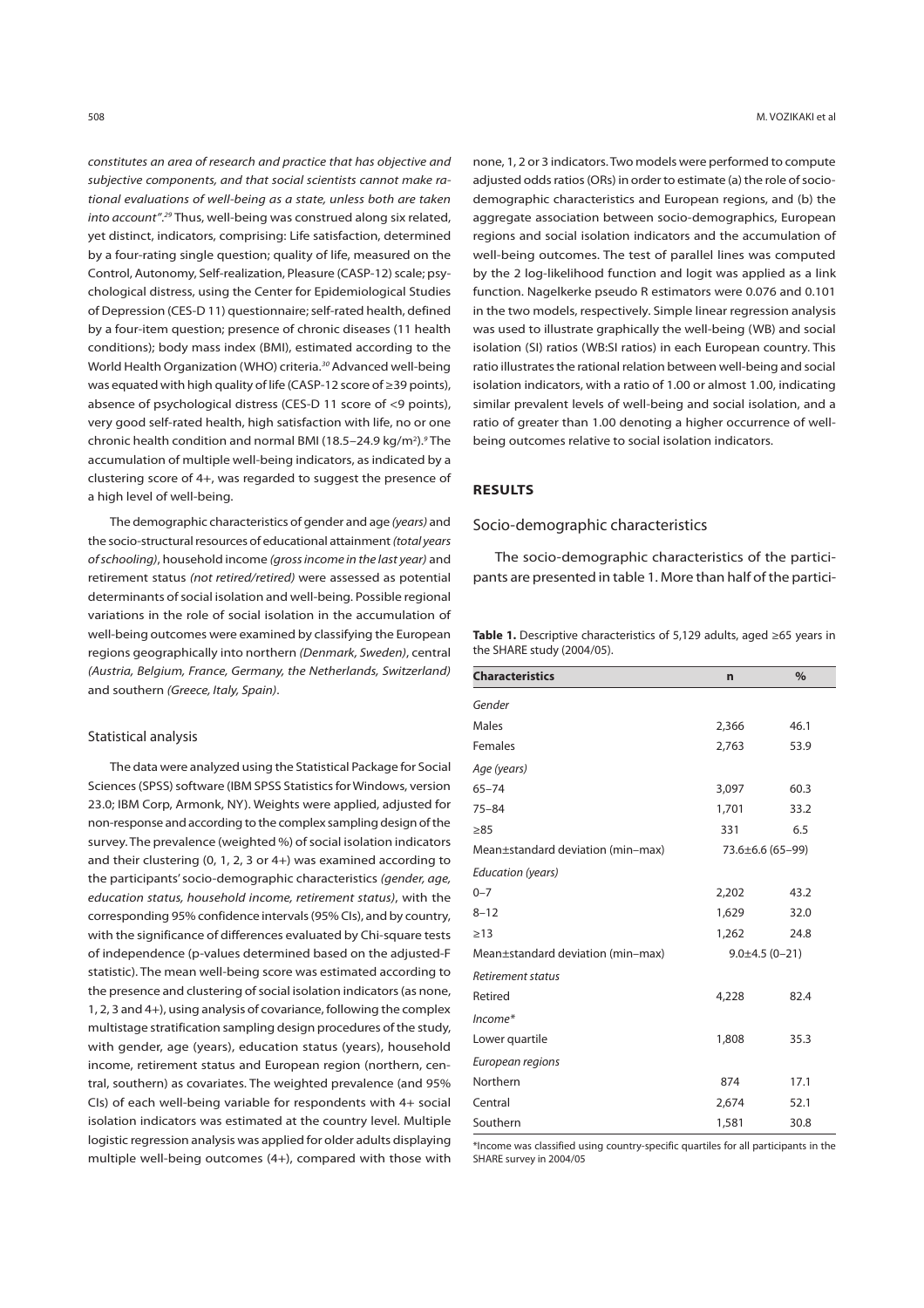pants (53.9%) were females. The mean age was 73.6 years (SD [standard deviation]: 6.6; range 65 to 99 years). The majority of participants (75.2%) had received 0–7 years of education or had attended high school. The vast majority of participants (82.4%) were in retirement, and over one third (35.3%) were classified as low-income individuals. The central European region represented the majority (52.1%) of the surveyed SHARE population.

# Social isolation according to socio-demographic characteristics and country

Table 2 demonstrates the prevalence of social isolation indicators, and their clustering, according to sociodemographic characteristics. The majority of participants (53.5%) lived unpartnered, a characteristic considerably higher in females than in males (54.1 vs 27.4%, p<0.001) and in the oldest age group (86.8%, p<0.001), compared to the younger age groups (86.8 vs 41.8 vs 64.6%, p<0.001). The prevalence of older adults living unpartnered was greater among those with the fewest years of education and the lowest household income (p=0.001). Being unmarried and childless was more common among highly educated individuals and the lowest-income group (p=0.001). Parentchild geographic distance was more common among females and retired participants and less prevalent in the highest household income group. Social disengagement (no activity participation) was prevalent for the majority of participants (60.9%), with higher prevalence among the oldest age group (p=0.002), participants with the lowest educational attainment and household income (p<0.001) and retired participants (p=0.045). Infrequently or never

| Table 2. Prevalence of social isolation indicators according to socio-demographic characteristics in 5,129 adults, aged ≥65 years in the SHARE study. |  |
|-------------------------------------------------------------------------------------------------------------------------------------------------------|--|
|                                                                                                                                                       |  |

|                                                             |              |              |                         |      | Gender                    |      | Age (years) |           |      | <b>Education</b><br>status (years) |            |      | <b>Household</b><br>income |         |         | <b>Retirement</b><br>status |
|-------------------------------------------------------------|--------------|--------------|-------------------------|------|---------------------------|------|-------------|-----------|------|------------------------------------|------------|------|----------------------------|---------|---------|-----------------------------|
|                                                             |              |              | <b>Total</b>            |      | Males Females 65-74 75-84 |      |             | $\geq 85$ |      | $0 - 7$ 8-12 $\geq 13$             |            |      | Low Average High           |         | retired | Not- Retired                |
| <b>Social isolation</b><br>indicators                       |              | $\mathbf{r}$ | Weight %<br>(95% Cls)   |      |                           |      |             |           |      | Weight %                           |            |      |                            |         |         |                             |
| Living without<br>partner or spouse                         |              | 2,296        | 53.5<br>$(51.1 - 55.8)$ | 27.4 | $54.1*$                   | 41.8 | 64.6        | 86.8*     | 48.2 |                                    | 39.8 38.1* | 68.5 | 36.7                       | $17.8*$ | 36.3    | 46.9*                       |
| Being unmarried                                             |              | 280          | 5.5<br>$(4.4 - 6.8)$    | 7.8  | 9.2                       | 6.9  | 4.2         | 1.0       | 3.3  | 9.7                                | $11.7*$    | 12.5 | 8.2                        | $4.4*$  | 10.2    | $7.0*$                      |
| Childless                                                   |              | 659          | 15.0<br>$(13.3 - 16.9)$ | 17.2 | 14.7                      | 14.0 | 15.9        | 18.6      | 13.8 |                                    | 14.1 18.5* | 21.1 | 15.1                       | $10.7*$ | 15.2    | 16.5                        |
| Parent-child contact:<br>Less than once a<br>month or never |              | 92           | 2.3<br>$(1.6 - 3.3)$    | 3.0  | 2.0                       | 2.7  | 1.9         | 1.3       | 1.9  | 2.2                                | 3.0        | 3.0  | 2.2                        | 2.4     | 2.4     | 2.6                         |
| All children<br>living $>1$ km                              |              | 3,435        | 59.7<br>$(57.3 - 62.0)$ | 47.5 | $51.2*$                   | 60.0 | 60.8        | 52.6      | 48.0 |                                    | 48.6 51.3  | 51.2 | 51.8                       | $42.6*$ | 41.0    | $57.7*$                     |
| No activity<br>participation                                |              | 2.633        | 60.9<br>$(58.6 - 63.1)$ | 53.0 | 55.5                      | 55.3 | 65.8        | 78.9*     | 67.0 |                                    | 54.5 44.6* | 63.6 | 53.5                       | $44.3*$ | 49.6    | 58.9*                       |
| Social exchange:<br>Almost never                            |              | 3,381        | 66.3<br>$(63.9 - 68.6)$ | 69.9 | $62.5*$                   | 71.3 | 62.3        | $48.6*$   | 70.9 |                                    | 64.5 63.2* | 65.5 | 65.6                       | 67.0    | 65.3    | 66.5                        |
| Clustering<br>of social                                     | None         | 71           | 1.7<br>$(1.2 - 2.4)$    | 5.8  | 3.8                       | 2.4  | 0.7         | 1.0       | 2.0  | 5.5                                | 6.2        | 1.2  | 4.4                        | 9.8     | 7.4     | 2.2                         |
| isolation<br>indicators                                     | $\mathbf{1}$ | 725          | 11.3<br>$(10.1 - 12.7)$ | 19.3 | 14.4                      | 13.9 | 8.7         | 5.0       |      | 12.7 17.7                          | 19.0       | 7.9  | 17.4                       | 26.4    | 20.0    | 13.5                        |
|                                                             | 2            | 1775         | 31.2<br>$(29.1 - 33.4)$ | 35.0 | 31.2                      | 34.2 | 28.1        | 24.2      | 34.1 | 31.9                               | 32.9       | 27.8 | 34.5                       | 36.4    | 33.8    | 32.2                        |
|                                                             | 3            | 1792         | 36.8<br>$(34.4 - 39.2)$ | 26.6 | 33.1                      | 32.5 | 41.6        | 45.4      |      | 34.2 30.7                          | 26.4       | 36.8 | 30.3                       | 21.1    | 25.8    | 34.3                        |
|                                                             | $4+$         | 752          | 19.0<br>$(16.9 - 21.2)$ | 13.4 | $17.5*$                   | 17.0 | 20.9        | $24.4*$   | 17.0 |                                    | 14.2 15.5* | 26.3 | 13.4                       | $6.4*$  | 13.1    | $17.9*$                     |

Weight percentages were estimated according to the complex sampling design of the study

Chi-square tests (of independence based on the adjusted F): \*p<0.05

95% CIs: 95% confidence intervals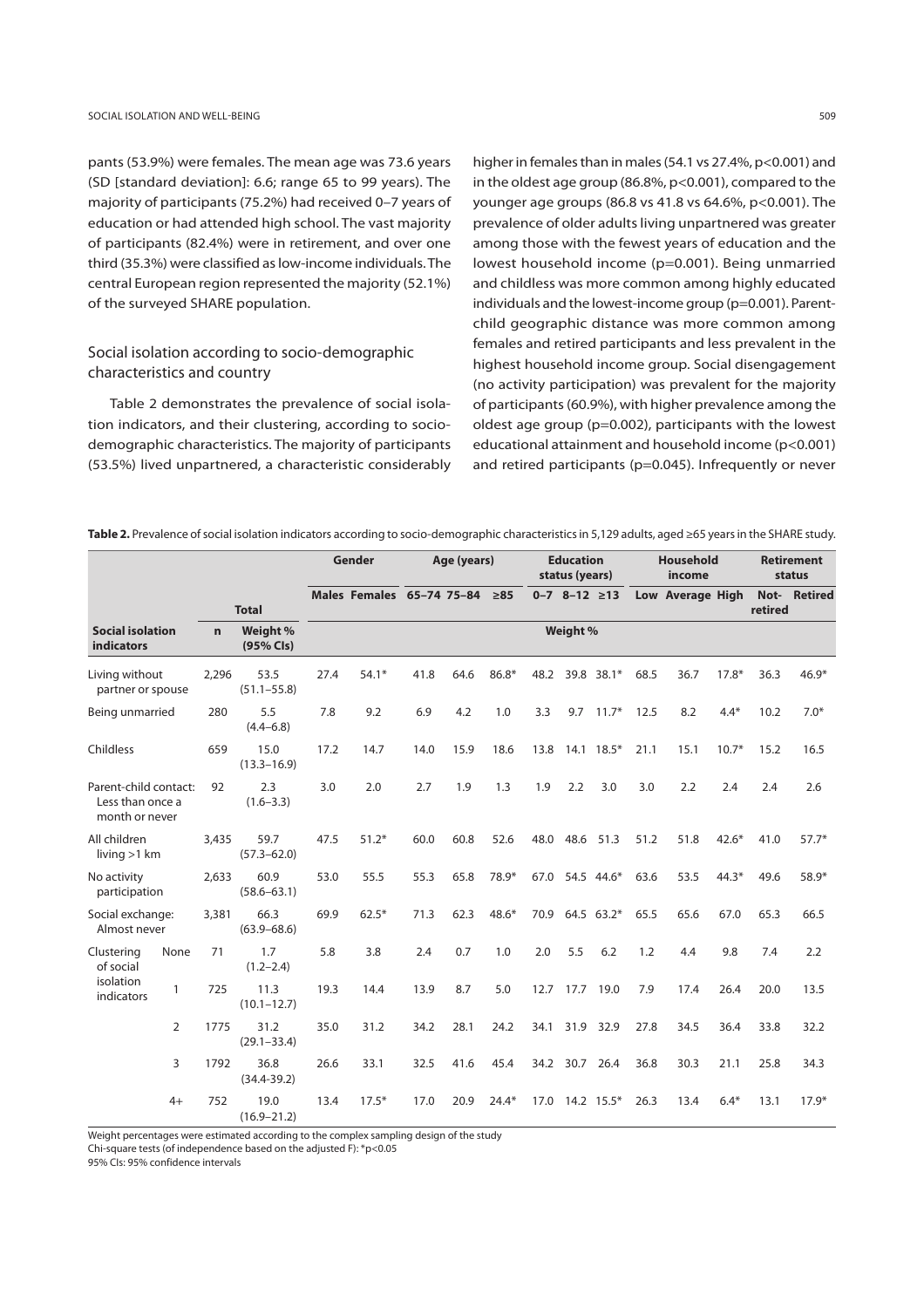being involved in any kind of supportive exchange was more prevalent in males, participants in the youngest age group and those with the fewest years of education. Social isolation, as measured by the clustering of 4+ indicators, was significantly more prevalent in females, compared to males (17.5% vs 13.4%, p=0.003), those in the oldest age group, those with the lowest educational attainment and household income, as well as participants who were retired.

The prevalence of social isolation indicators, including also their clustering, by European country, are presented in table 3. Austria presented the highest prevalence of singleperson households. The highest prevalence of adults who declared never having married was observed in Sweden (16.8%), and the lowest in southern Europe (3.3% in Spain and Italy and 5.7% in Greece). Germany exhibited the highest proportion of childless adults (18.6%) and those maintaining infrequent or no contact with their offspring (3.7%), while the lowest prevalence of having no offspring contact was observed in Greece (0.5%). Geographical distance between participants and their adult children varied between countries but was generally lower in southern Europe, and highest in Denmark (72.3%). In contrast, activity disengagement was highest in two southern European countries, namely Spain (70.5%) and Italy (68.6%), and lowest in Switzerland (31.3%). Prevalence of lack of support and social exchange was also highest in Spain (78.3%). Clustering of social isolation indicators was highest in Austria (19.4%) and generally more prevalent in adults from northern and central European countries (except for Switzerland, the Netherlands and Belgium). Greece was the only country where the prevalence of social isolation (4+ indicators) was lower than 10%.

# Well-being outcomes according to social isolation indicators

The mean well-being scores according to the various different social isolation indicators and their clustering are presented in table 4. Participants who lived with a partner and those who contacted their offspring daily or almost once a month had significantly higher total well-being scores, compared to those who lived without a partner (1.90 vs 1.69, p=0.007), and those who reported less frequent or no parent-child contact (1.80 vs 1.40, p=0.028), respectively. Social engagement was also significantly related to well-being, with active participants in any kind of social or productive involvement displaying a considerably higher mean well-being score than their socially disengaged counterparts (1.93 vs 1.70, p=0.001). In contrast, those who exhibited frequent social exchanges had a lower mean

score of well-being than participants who lacked social support (1.66 vs 1.85, p=0.007). Socially isolated participants, as measured by the clustering of 4+ indicators, had the lowest mean well-being score, compared to less isolated individuals, but this association was weak.

Ancillary analysis of the association between individual well-being outcomes and social indicators revealed that the proportion of participants with a low depression score (69.2%) (p<0.001) reported very good health (9.9%)  $(p<0.001)$ , satisfaction with life (33.2%) ( $p=0.012$ ), and less than two chronic conditions (46.1%) and had a normal BMI (35.2%) (p<0.001) was substantially greater among those living with a partner, than those living without a partner or spouse. In addition, a higher proportion of participants who were socially active, compared with those who were not, had a low depressive score (p<0.001), very good health (p<0.001), life satisfaction (p<0.001) and less than two chronic conditions (p=0.001). Lastly, a significantly higher proportion of participants who were infrequently or almost never involved in supportive exchanges (59.8%), compared with those reporting having provided and or received any kind of social support at least once a month over the last year (52.5%), did not report having psychological distress. A greater proportion of participants who had frequent exchanges of social support, compared with those with rare or no support provision or receipt, reported being very satisfied with their life and having less than two chronic diseases (29.7% vs 24.1%, p=0.002 and 44.6% vs 38.7%, p<0.001, respectively).

The associations between socio-demographic variables, social isolation indicators and the presence of 4+ well-being outcomes, examined via multiple regression analysis, are presented in table 5. Gender, age, educational attainment, retirement status and European region were independent predictors of well-being clustering in both regression models, with participants of female gender, higher age, retired and living in the central and southern Europe being less likely to demonstrate multiple indicators of well-being, relative to males, younger respondents, non-retired and northern Europeans, respectively. Adults with more years of schooling had higher odds of presenting 4+ well-being indicators in both the first (1.79; 95% CI: 1.18–2.72) and the second (1.74; 95% CI: 1.15–2.64) models. Activity involvement and social engagement were also predictors of well-being clustering in the second model, with the likelihood of exhibiting accumulated well-being outcomes being lower among participants with no activity involvement (0.51; 95% CI: 0.38–0.68) and higher among those who reported being involved in rare or no exchanges of social support (1.49; 95% CI: 1.07–2.08).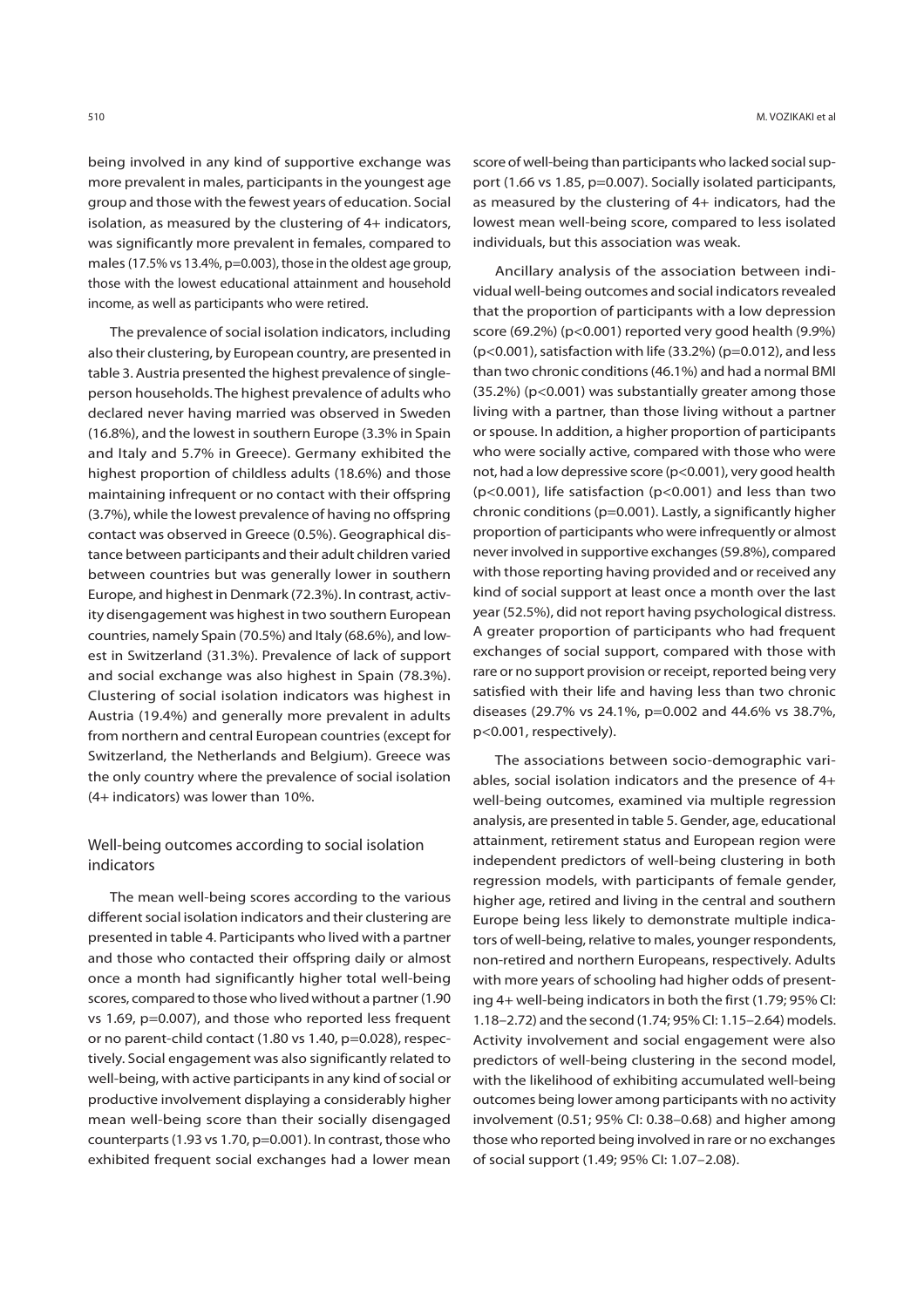| Social isolation indicators<br>Living without partner<br>Having no children<br>Being unmarried<br>or spouse | Austria                           |                           |                         |                         |                         | European countries      |                                   |                         |                         |                         |                         |
|-------------------------------------------------------------------------------------------------------------|-----------------------------------|---------------------------|-------------------------|-------------------------|-------------------------|-------------------------|-----------------------------------|-------------------------|-------------------------|-------------------------|-------------------------|
|                                                                                                             |                                   | Belgium                   | Denmark                 | France                  | Germany                 | Greece                  | <b>Italy</b>                      | Netherlands             | Spain                   | Sweden                  | Switzerland             |
|                                                                                                             |                                   |                           |                         |                         |                         | Weight % (95% Cls)      |                                   |                         |                         |                         |                         |
|                                                                                                             | $(44.4 - 51.2)$                   | $(32.8 - 38.5)$           | $(36.0 - 44.4)$         | $(35.3 - 43.9)$         | $(39.6 - 46.9)$         | $(41.5 - 48.1)$         | $(36.7 - 45.8)$                   | $(35.2 - 42.3)$         | $(38.0 - 45.9)$         | $(39.1 - 45.9)$         | $(30.7 - 41.2)$         |
|                                                                                                             | 47.8                              | 35.6                      | 40.2                    | 39.5                    | 43.2                    | 44.8                    | 41.2                              | 38.7                    | 41.9                    | 42.5                    | 35.8                    |
|                                                                                                             | $(9.2 - 13.4)$<br>$\overline{11}$ | E,<br>9.5<br>$(7.9 - 11)$ | $(12.0 - 18.0)$<br>14.8 | $(9.1 - 14.9)$<br>11.7  | $(9.9 - 15.0)$<br>12.2  | $(4.3 - 7.4)$<br>5.7    | $(1.9 - 5.7)$<br>$3.\overline{3}$ | $(6.3 - 10.5)$<br>8.2   | $(2.0 - 5.5)$<br>3.3    | $(14.2 - 19.7)$<br>16.8 | $(7.6 - 14.4)$<br>10.5  |
|                                                                                                             | $(14.3 - 19.4)$                   | $(14.2 - 10.3)$           | $(9.7 - 15.5)$          | $(10.5 - 16.4)$         | $(15.8 - 21.7)$         | $(10.9 - 15.3)$         | $(12.0 - 18.9)$                   | $(11.8 - 17.0)$         | $(13.8 - 20.0)$         | $(9.2 - 13.7)$          | $(12.2 - 20.2)$         |
|                                                                                                             | 16.7                              | 12.1                      | 12.3                    | 13.2                    | 18.6                    | 12.9                    | 15.2                              | 14.2                    | 16.6                    | 11.3                    | 15.8                    |
| Parent-child contact: Less than                                                                             | $(2.3 - 4.8)$                     | E,                        | $(0.7 - 2.8)$           | $(1.4 - 4.1)$           | $(2.6 - 5.5)$           | $(0.2 - 1.3)$           | $(0.8 - 3.9)$                     | $(1.1 - 3.3)$           | $(1.0 - 3.6)$           | $(0.7 - 2.4)$           | $(1.6 - 5.3)$           |
| once a month or never                                                                                       | 3.3                               | $2.3$<br>(1.5-3.          | $\overline{4}$          | 2.4                     | 3.7                     | 0.5                     | $\overline{1}$ .                  | $\frac{1}{2}$           | $\frac{1}{2}$           | $\frac{1}{2}$           | 2.9                     |
| All children living >1 km                                                                                   | $(49.3 - 56.0)$                   | $(60.6 - 66.3)$           | $(68.2 - 76.0)$         | $(60.1 - 68.4)$         | $(35.5 - 42.0)$         | $(56.9 - 38.7)$         | $(31.9 - 40.5)$                   | $(61.2 - 67.8)$         | $(31.3 - 38.6)$         | $(68.2 - 74.4)$         | $(50.2 - 61.2)$         |
|                                                                                                             | 52.7                              | 63.5                      | 72.3                    | 64.4                    | 53.3                    | 49.7                    | 36.1                              | 64.6                    | 34.9                    | 71.4                    | 55.8                    |
| No activity participation                                                                                   | $(45.0 - 51.7)$                   | $(36.3 - 42.2)$           | $(30.7 - 38.9)$         | $(41.1 - 49.9)$         | $(49.0 - 56.1)$         | $(39.2 - 45.7)$         | $(64.4 - 72.4)$                   | $(32.9 - 39.4)$         | $(66.8 - 73.9)$         | $(31.6 - 37.9)$         | $(26.4 - 36.6)$         |
|                                                                                                             | 48.4                              | 39.2                      | 34.7                    | 45.4                    | 52.6                    | 42.4                    | 68.6                              | 36.1                    | 70.5                    | 34.7                    | $\frac{31.3}{ }$        |
| Social exchange: Almost never                                                                               | $(63.0 - 69.4)$                   | $(49.6 - 55.6)$           | $(53.8 - 62.3)$         | $(61.1 - 69.5)$         | $(57.0 - 64.1)$         | $(65.7 - 71.8)$         | $(65.9 - 74.2)$                   | $(55.2 - 61.9)$         | $(74.9 - 81.5)$         | $(58.4 - 64.8)$         | $(56.9 - 67.6)$         |
|                                                                                                             | 66.3                              | 52.6                      | 58.1                    | 65.4                    | 60.6                    | 68.8                    | 70.2                              | 58.6                    | 78.3                    | 61.7                    | 62.4                    |
| None<br>isolation indicators<br>Clustering of social                                                        | $(3.1 - 5.9)$<br>4.3              | $(5.7 - 8.7)$<br>7.0      | $(2.2 - 5.7)$<br>3.6    | $(2.0 - 5.1)$<br>3.2    | $(4.2 - 7.1)$<br>5.5    | $(3.5 - 6.2)$<br>4.6    | $(3.6 - 6.7)$<br>4.9              | $(4.3 - 7.6)$<br>5.7    | $(2.3 - 5.1)$<br>3.4    | $(2.8 - 5.3)$<br>3.9    | $(3.1 - 8.2)$<br>5.1    |
|                                                                                                             | $(15.3 - 20.6)$                   | $(20.4 - 25.3)$           | $(16.8 - 23.7)$         | $(15.8 - 22.7)$         | $(13.8 - 18.6)$         | $(17.4 - 22.7)$         | $(12.9 - 18.6)$                   | $(18.2 - 23.2)$         | $(9.6 - 14.3)$          | $(17.2 - 22.0)$         | $(19.2 - 28.7)$         |
|                                                                                                             | 17.8                              | 22.8                      | 20.0                    | 19.0                    | 16.1                    | 19.9                    | 15.5                              | 20.6                    | 11.7                    | 19.5                    | 23.6                    |
| $\sim$                                                                                                      | $(26.0 - 32.1)$                   | $(29.0 - 34.5)$           | $(29.9 - 37.9)$         | $(25.8 - 33.9)$         | $(27.8 - 34.2)$         | $(39.8 - 46.3)$         | $(30.0 - 37.9)$                   | $(29.2 - 35.4)$         | $(33.0 - 40.3)$         | $(28.1 - 34.0)$         | $(29.6 - 40.0)$         |
|                                                                                                             | 29.0                              | 31.7                      | 33.8                    | 29.7                    | 30.9                    | 43.0                    | 33.8                              | 32.2                    | 36.6                    | 31.0                    | 34.6                    |
| Σ                                                                                                           | $(26.6 - 32.7)$<br>29.6           | $27.3$<br>(24.7–30.1)     | $(23.9 - 31.6)$<br>27.6 | $(28.1 - 36.3)$<br>32.1 | $(26.3 - 33.0)$<br>29.5 | $(20.6 - 26.2)$<br>23.3 | $(27.5 - 35.9)$<br>31.5           | $(27.7 - 34.1)$<br>30.8 | $(28.3 - 35.6)$<br>31.9 | $(25.5 - 31.6)$<br>28.5 | $(21.9 - 31.5)$<br>26.4 |
| $^{+}$                                                                                                      | $(16.8 - 22.2)$                   | $(9.4 - 13.2)$            | $(12.2 - 18.3)$         | $(13.0 - 19.5)$         | $(15.2 - 21.2)$         | $(7.4 - 11.1)$          | $(11.0 - 18.2)$                   | $(8.5 - 13.4)$          | $(13.5 - 19.8)$         | $(14.6 - 20.1)$         | $(7.4 - 14.1)$          |
|                                                                                                             | 19.4                              | $\Xi$                     | 15.0                    | 16.0                    | 18.0                    | 9.1                     | 14.2                              | 10.7                    | 16.4                    | 17.2                    | 10.3                    |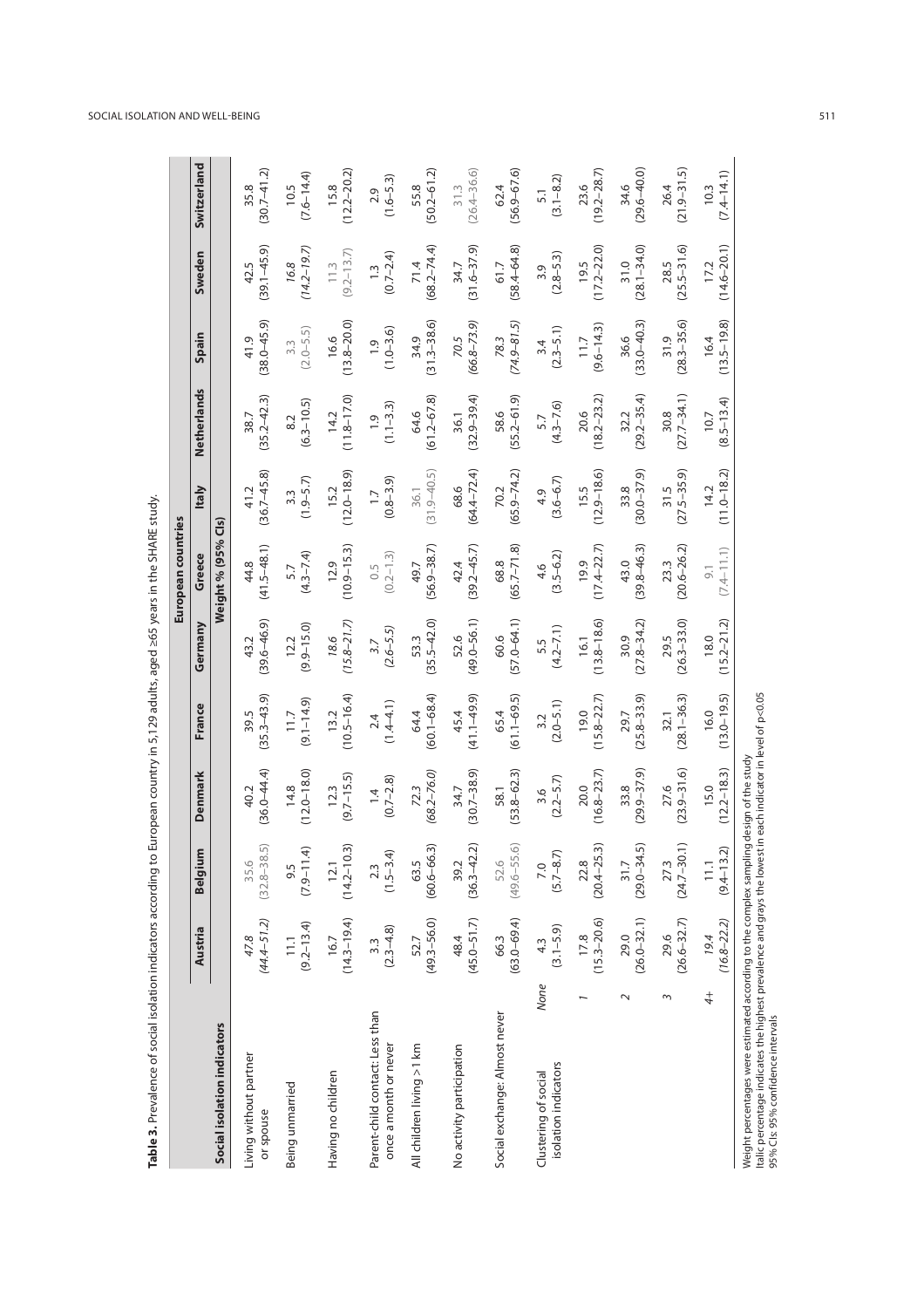|                                           | <b>Well-being outcomes*</b>                          |          |                              |           |  |
|-------------------------------------------|------------------------------------------------------|----------|------------------------------|-----------|--|
| <b>Social isolation indicators</b>        |                                                      | Weight % | <b>Mean (standard error)</b> | p-value   |  |
| Living arrangements                       | Living with partner or spouse                        | 46.5     | 1.90(0.04)                   |           |  |
|                                           | Living without partner or spouse                     | 53.5     | 1.69(0.04)                   | 0.007     |  |
| <b>Marital status</b>                     | Married, widowed etc.                                | 94.5     | 1.79(0.03)                   |           |  |
|                                           | Being unmarried                                      | 5.5      | 1.78(0.12)                   | 0.962     |  |
| Number of children                        | At least one child                                   | 85.0     | 1.79(0.03)                   |           |  |
|                                           | No children                                          | 15.0     | 1.79(0.07)                   | 0.981     |  |
| Contact with children                     | Daily to about once a month                          | 97.6     | 1.80(0.03)                   |           |  |
|                                           | Less than once a month or never                      | 2.4      | 1.40(0.15)                   | 0.028     |  |
| Proximity to children                     | At least one child living in the same house/building | 40.3     | 1.82(0.04)                   |           |  |
|                                           | All children living >1 km                            | 59.7     | 1.77(0.03)                   | 0.329     |  |
| Activity participation                    | At least one                                         | 39.0     | 1.93(0.04)                   |           |  |
|                                           | No activity                                          | 61.0     | 1.70(0.03)                   | 0.001     |  |
| Social exchange                           | Given and or received support at least once a month  | 33.7     | 1.66(0.05)                   |           |  |
|                                           | Almost never                                         | 66.3     | 1.85(0.03)                   | 0.007     |  |
| Clustering of social isolation indicators | None                                                 | 1.7      | 1.94(0.21)                   |           |  |
|                                           | 1                                                    | 11.3     | 1.89(0.06)                   |           |  |
|                                           | 2                                                    | 31.3     | 1.83(0.04)                   | $0.200**$ |  |
|                                           | 3                                                    | 36.7     | 1.77(0.04)                   |           |  |
|                                           | $4+$                                                 | 19.0     | 1.69(0.07)                   |           |  |

**Table 4.** Mean number of well-being outcomes, according to the presence and clustering of social isolation indicators in the SHARE study.

\* Well-being outcomes: Life satisfaction; CASP-12: Control, Autonomy, Self-realization and Pleasure questionnaire; CES-D 11: Center for Epidemiological Studies of Depression questionnaire, Self-rated health, Chronic diseases; BMI: Body mass index

Comparisons were examined using analysis of covariance (according to the complex sample design procedure), with gender, age (years), education status (years), household income, retirement status and European regions (northern, central, southern), as covariates

\*\* Polynomial (linear) trend

# Social isolation and well-being at the regional and country level

The prevalence of positive well-being outcomes among participants with 4+ social isolation indicators was highest in northern Europe, than in the other two European regions (fig.1). In particular, Switzerland and Denmark exhibited the highest proportion of socially isolated individuals assessing their health as being very good, reporting being very satisfied with their life and displaying a low depression score. The highest prevalence of respondents recording high quality of life was observed among Swiss socially isolated participants, whereas having less than two chronic conditions and normal BMI were more prevalent in Switzerland and Sweden, respectively. The mean ratio of well-being to social isolation indicators (WB:SI ratio) was higher in Switzerland (1.19) and Denmark (1.11) (fig. 2). In contrast, participants in southern countries, such as Italy (0.77) and Spain (0.78), displayed the lowest ratios, indicating that social isolation was more prevalent than well-being. The

exception was Greece, where the corresponding WB:SI ratio was 0.97, suggesting an almost equal occurrence of well-being and social isolation indicators in the Greek elderly population.

# **DISCUSSION**

This study aimed to examine the association between social isolation and well-being, taking into account personal characteristics and country of residence, among nationally representative samples of European older adults residing in 11 countries and participating in the SHARE study. The study made an important contribution to the evidence base by examining these constructs and their interaction cross-nationally and by operationalizing the assessment of the constructs by considering a variety of factors pertaining to social isolation and well-being, including social and family resources, as well as physical, mental and emotional indicators, instead of using single measures or indicators of these constructs.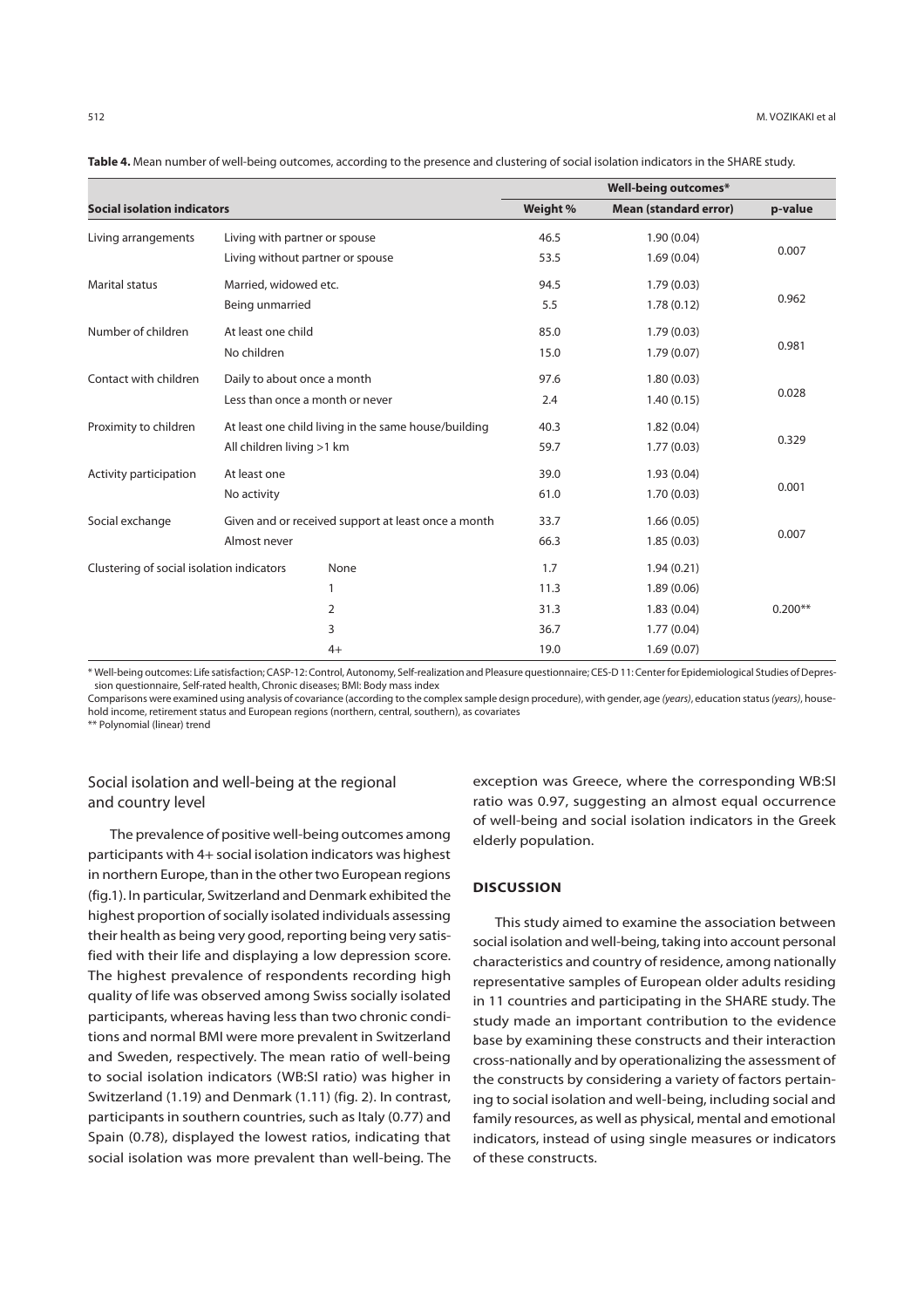|                                            |                                                                                                           |                     | 4+ clustering indicators of well-being |
|--------------------------------------------|-----------------------------------------------------------------------------------------------------------|---------------------|----------------------------------------|
|                                            |                                                                                                           |                     | Adjusted odds ratios (95% Cls)         |
| <b>Prognostic factors</b>                  |                                                                                                           | 1st model           | 2nd model                              |
| Gender (females vs males)                  |                                                                                                           | $0.63(0.46 - 0.88)$ | $0.66(0.47-0.93)$                      |
| Age                                        | $65-74$ years                                                                                             | 1.00                | 1.00                                   |
|                                            | $75 - 84$                                                                                                 | $0.54(0.39 - 0.75)$ | $0.60(0.42 - 0.85)$                    |
|                                            | $\geq 85$                                                                                                 | $0.51(0.27 - 0.99)$ | $0.71(0.35 - 1.44)$                    |
| <b>Education status</b>                    | $0-7$ years                                                                                               | 1.00                | 1.00                                   |
|                                            | $8 - 12$                                                                                                  | $1.39(0.90 - 2.14)$ | $1.43(0.93 - 2.19)$                    |
|                                            | $\geq$ 13                                                                                                 | $1.79(1.18 - 2.72)$ | $1.74(1.15 - 2.64)$                    |
| Retirement status (retired vs not retired) |                                                                                                           | $0.56(0.38 - 0.85)$ | $0.60(0.40 - 0.90)$                    |
| Household income                           | Low                                                                                                       | 1.00                | 1.00                                   |
|                                            | Average                                                                                                   | $1.36(0.96 - 1.92)$ | $1.26(0.88 - 1.81)$                    |
|                                            | High                                                                                                      | $1.46(0.94 - 2.28)$ | $1.27(0.81 - 2.01)$                    |
| European regions                           | Northern                                                                                                  | 1.00                | 1.00                                   |
|                                            | Central                                                                                                   | $0.33(0.25 - 0.44)$ | $0.37(0.28 - 0.50)$                    |
|                                            | Southern                                                                                                  | $0.24(0.16 - 0.35)$ | $0.29(0.19 - 0.44)$                    |
|                                            | Living arrangements (living without partner or spouse vs living with partner or spouse)                   |                     | $0.88(0.60 - 1.30)$                    |
|                                            | Marital status (being unmarried vs being married, widowed etc.)                                           |                     | $1.51(0.73 - 3.14)$                    |
|                                            | Number of children (having no children vs having at least one child)                                      |                     | $0.83(0.48 - 1.44)$                    |
|                                            | Parent-child contact (less than once a month or never vs daily to about once a month)                     |                     | $0.46(0.15 - 1.41)$                    |
|                                            | Proximity to children (all children living >1 km vs at least one child living in the same house/building) |                     | $0.95(0.65 - 1.40)$                    |
|                                            | Activity participation (no activity vs at least one)                                                      |                     | $0.51(0.38 - 0.68)$                    |
|                                            | Social exchange (almost never vs given and or received support at least once a month)                     |                     | $1.49(1.07 - 2.08)$                    |
|                                            | Pseudo RNagelkerke                                                                                        | 0.076               | 0.101                                  |

**Τable 5.** Adjusted odds ratios for presenting 4+ well-being outcomes in relation to socio-demographics and social isolation indicators in 5,129 adults, aged 65+ years in the SHARE study.

95% CIs: 95% confidence intervals

Multiple logistic regression analysis (estimations according to the complex sampling design of the study)

The prevailing premise that social isolation may be triggered as people grow older through diverse personal life-course trajectories, which further compound the socioeconomic and emotional disadvantages pertinent in laterlife, $20,31$  was supported by the present analysis. The finding that social isolation increased consistently with age was similar to that of a recent empirical investigation, $32$  where the oldest participants were the most socially isolated age group. The clustering of social isolation indicators differed markedly amongst the three age groups, with the variations being more pronounced between the two ends of the age spectrum, the young-old and the oldest-old individuals. The group aged >85 years displayed a significantly lower likelihood of having a greater number of positive wellbeing outcomes in both models. Given the fact that living

without a partner or spouse and social disconnectedness were both significantly more likely to occur among respondents of greater age, this suggests that multiple social and well-being disadvantages accumulate in the later years of life. It is, however, difficult to assess whether the positive link between social isolation and age is the result of a "true age-effect" or whether other conditions inherent in old age are involved in this association.<sup>33</sup>

Significant gender differences were observed concerning the prevalence of most social isolation indicators and their accumulation, with males generally faring better than females. Most prominent were the gender differences in partnership status, with almost twice as many females as males living unpartnered. This is possibly because women tend to live longer and thus outlive their partners,<sup>12</sup> despite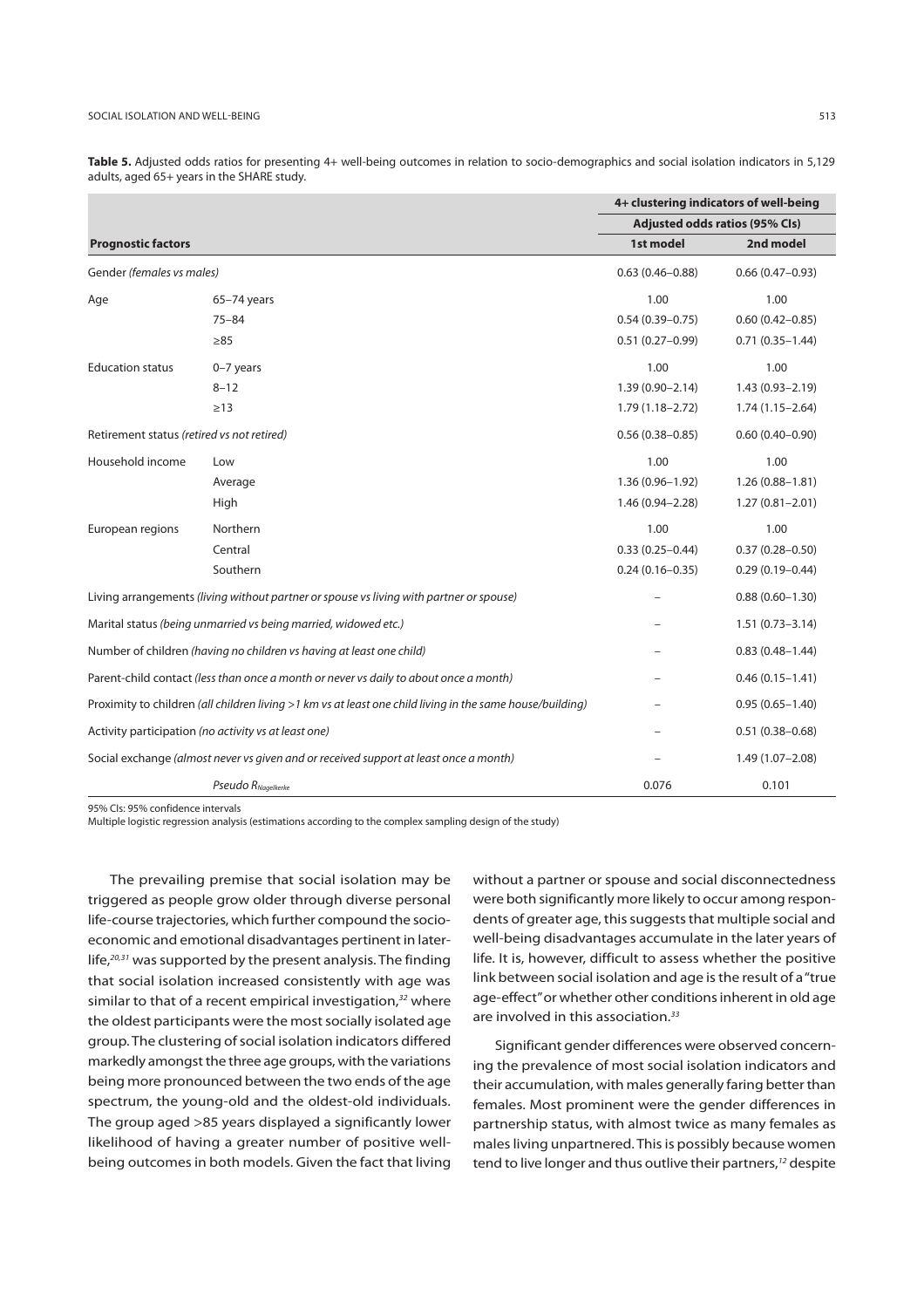

Figure 1. Prevalence of 4+ social isolation indicators in 5,129 adults, aged 65+ years, in relation to the presence of well-being outcomes in the SHARE study.



Figure 2. Well-being (WB) to social isolation (SI) ratio (WB:SI ratio) in 5,129 adults, aged 65+ years, in the SHARE study in eleven European countries.

generally displaying fewer financial and educational resources and more ill-health conditions.<sup>34</sup> Recent evidence shows that social isolation is significantly greater among women than men as a result of them not having married or being no longer married, and thus living without a spouse or partner.35 Childlessness, which is associated with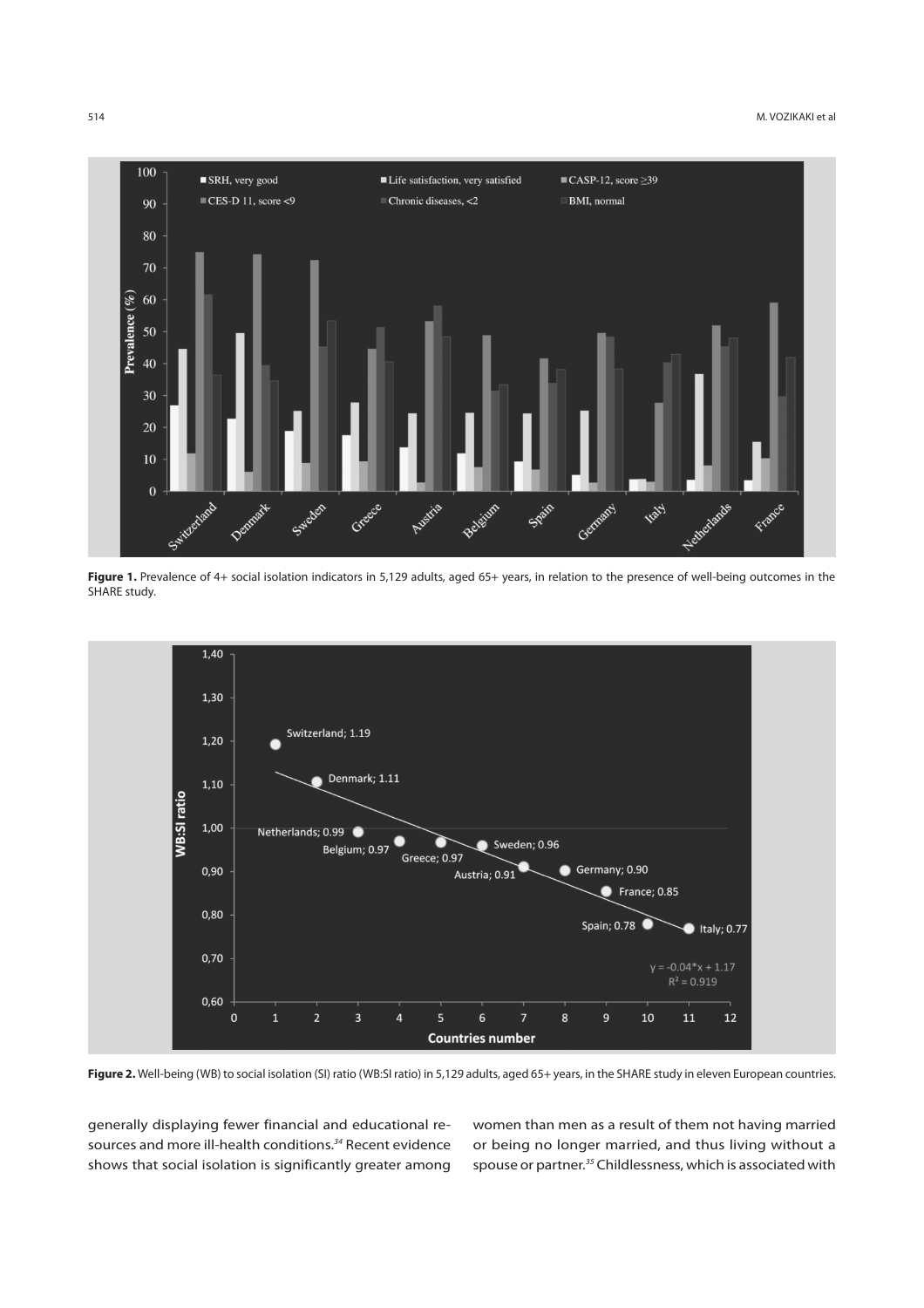the existence of smaller family networks and fewer ties of kinship,<sup>36</sup> was found in the present study to be higher in males, though not to a significant degree. This is in agreement with the contention that, due to life-course social identity roles tied to gender, parenthood is highly valued by women, representing a social goal expected to be accomplished by them.37 Important gender-linked variations were also observed in the social isolation indicator of lack of social support exchanges. In agreement with the present findings, studies have shown that receipt of social support is much less evident among men $35$  and integration in wider confidant networks is more prevalent among women.<sup>38</sup> These gender differences should be considered when formulating policies related to social isolation in older age.

In concordance with earlier literature,<sup>39,40</sup> low literacy and limited financial resources were shown to be risk factors for social isolation in the current study. When social isolation was operationalized as a composite social disengagement index, based on the number of social ties or contacts, it was found that older adults with fewer years of education and lower income resources had a higher likelihood of becoming socially isolated. Similarly, low education and income status, representing social disadvantage, among adults aged 45–75 years has been positively associated with social isolation, as estimated by social participation, partnership status and number of close ties.<sup>41</sup>

Congruent with earlier research showing mixed results on the association between social isolation and well-being, due to the different definitions and measurement methods of these constructs, the pattern of the association in the present analysis also varied along the different construct measures. For example, living status was significantly associated with most of the indicators of social isolation and their clustering, with the absence of clinically relevant depression, very good self-perceived health status, satisfaction with life and the occurrence of none or one chronic condition being more prevalent among individuals sharing a partnered arrangement, than their unpartnered counterparts. Living alone has recently been demonstrated to be significantly associated with poor quality of life and serious psychological distress among adults aged 65 and older.<sup>42</sup> Parental status was also associated with lower psychological distress and higher life satisfaction, which is in support of the previously suggested psychological benefits in late life of parenting.<sup>43</sup> The strength of the evidence for the role of childlessness in the accumulation of well-being indicators was however weak. As previously suggested. $44$  it may be that childless people successfully adjust to their status through their life course, and seeking to engage in wider social supportive networks, whilst childlessness might also have some ben-

efits to confer, such as fewer responsibilities, conflicts and concerns and hence less psychological and financial strain.

There was some evidence, albeit, weak, that the older adults afflicted the most by social isolation (as indicated by the presence of 4+ isolation indicators) experienced lower levels of well-being, than those with no social isolation indicators. According to regression analysis, however, socially and productively active older adults were considerably more likely to present a greater number of well-being outcomes, than socially inactive individuals. This finding confirms the notion that social engagement matters for the well-being of older adults, as demonstrated by the Established Populations for Epidemiologic Studies of the Elderly (EPESE) project,<sup>18</sup> which also suggested that socially disengaged older adults have a higher likelihood of presenting depressive symptoms.

The finding that social support was negatively associated with well-being is in contrast to earlier research supporting the positive effect of social support on several health and well-being outcomes in older people.<sup>45,46</sup> The experience of being cared for, however, might also entail stressful emotions for older adults with related healthassociated needs for social support.47 The negative association observed in the current study might therefore be due to the extent of the exchange of the specific types of social support assessed, which could also be linked to the participants' health status. Another study<sup>48</sup> also showed that the receipt of instrumental support was associated with a greater likelihood of exhibiting poor health self-ratings. It is possible that the social exchange process might lack reciprocity in the situation where, because of health conditions, older adults are rendered recipients of assistance and support, while being unable to compensate for it.<sup>49</sup> Subsequently, this kind of unrequited social exchange, in so far that it is negatively appraised by older adults, may embody feelings of dependency and incompetence,<sup>50</sup> and thus trigger psychological distress.<sup>51</sup>

Considerable differences were observed in the distribution of indicators of social isolation and their clustering across countries. Despite the country variations with regards to individual social isolation indicators, such as frequency of contact with, and proximity to offspring, activity participation and social exchanges, relative consistency was observed at the regional level. For example, fewer residents in southern Europe, as compared to both their central and northern counterparts, reported contacting their offspring less than once a month or never. This finding agrees with earlier research showing that frequent parent-child contact is much less likely to occur among northern Europeans,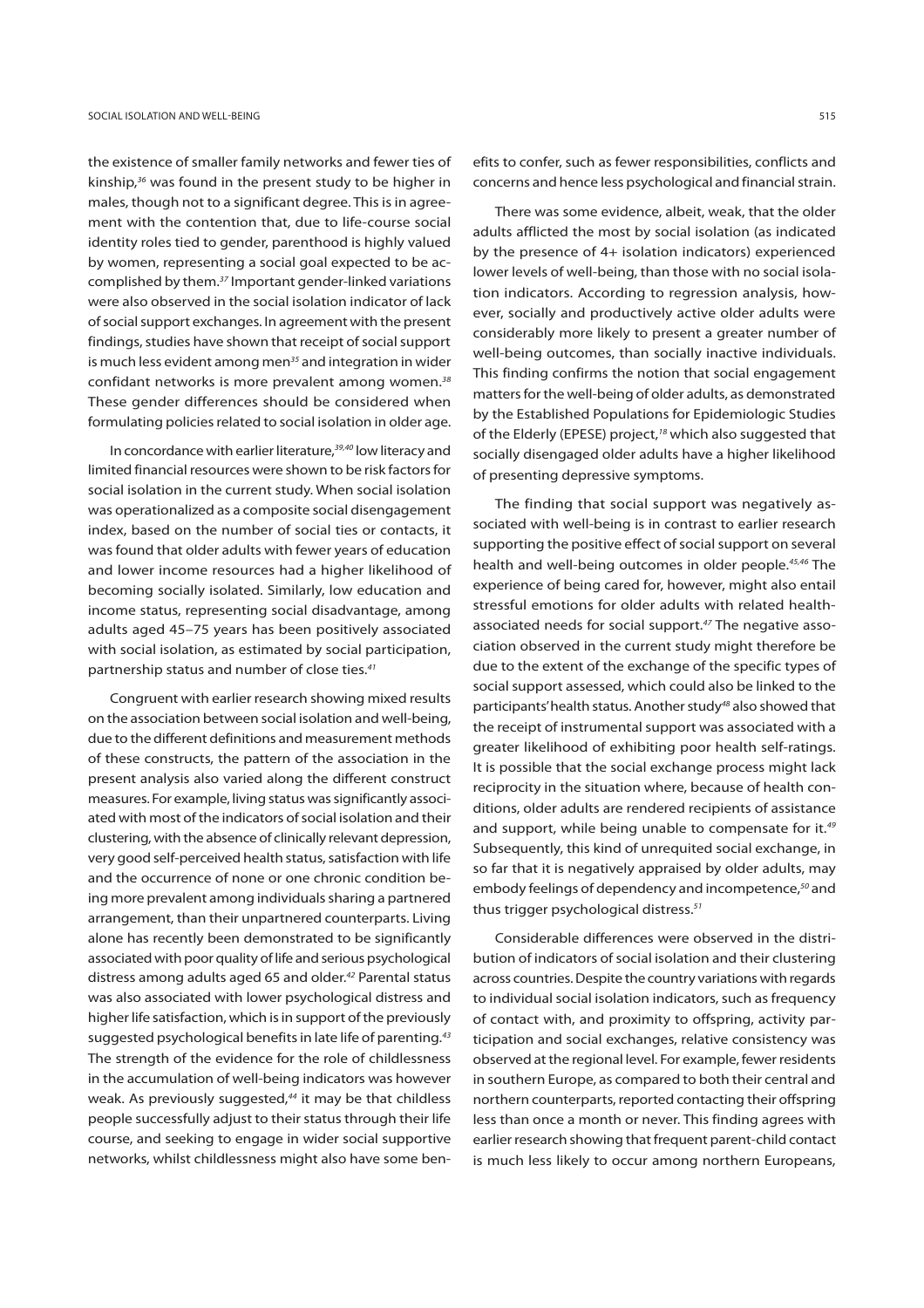compared with their southern peers.<sup>52</sup> This could be due to the stronger family contexts which appear to prevail in southern European countries, where proximate later intergenerational ties are predominant and highly appreciated by the elderly.<sup>53</sup> Adult offspring in southern societies are subjected to strong cultural expectations with regards to the maintenance of intimate life-course bonds and interaction with their parents.<sup>54</sup> The current study also showed significantly lower proximity to offspring in the northern European countries than in Spain, Italy and Greece, which agrees with earlier findings that older adults are more likely to co-reside with their adult children in southern than in northern Europe.55 Co-habitation, which is a common living arrangement for intergenerational familial care in southern Europe, apart from being culturally preferable, has also been attributed to "measurable economic and policy factors";<sup>56</sup> the comparatively worse financial situation of older people in the south of Europe and the inadequacy of formal welfare system services partially necessitate parent-child co-residence. The converse appears to apply in the north of Europe, where solitary living in the later years of life means more autonomy and independence and seems to be the most preferred living arrangement for older people.

Lack of social support exchanges among European older parents and their children was relatively high; it was least often observed in Belgium, Denmark and the Netherlands, whereas, notably, Spain, Italy and Greece ranked among the highest. This contradicts previous research which has suggested that older people's living arrangements determine their intergenerational supportive exchanges,<sup>57</sup> implying that support and care transfers among older parents and their offspring are most likely to occur in southern Europe, where cohabitation is more common. Furthermore, northern Europeans were less likely to be socially and productively inactive than participants in southern Europe, with the exception of Greece. Similar conclusions have been drawn by previous research, which has indicated that participation rates in a wide range of social and productive activities tend to be much higher in northern Europe.<sup>58</sup>

Cross-national differences were observed in the wellbeing to social isolation ratio estimated in each European country, with the highest ratios detected in Switzerland and Denmark and the lowest in Spain and Italy. This finding suggests that the occurrence of positive well-being outcomes is more pronounced in Switzerland and Denmark, relative to the prevalence of social isolation indicators. The opposite was observed for Spain and Italy, where the indicators of

516 M. VOZIKAKI et al

social isolation were more prevalent than positive wellbeing outcomes. Similar results were observed regarding the accumulation of well-being outcomes, with the likelihood to achieve high well-being, being significantly higher in northern than in southern European countries. This further reinforces the consistently depicted north-south gradient in health and well-being,59 which has been considered to be contingent on differences in the distribution of socio-economic and health care resources both within and between European countries.<sup>60</sup>

The current research findings are liable to certain limitations which warrant discussion. Firstly, although the present paper is indicative of specific associations between the measures under scrutiny, causal inferences cannot be drawn, due to the cross-sectional nature of the study. Reverse causation cannot thus be excluded, since it could be fairly assumed that the well-being of older adults might affect the amount of their family and social resources. Secondly, the study is biased towards healthier and more socially integrated non-institutionalized elderly, while frail, not community-resident, older people were not investigated. This might have led to the underestimation of the real magnitude of the association between social isolation and well-being. Lastly, the self-reported nature of social isolation and well-being constructs should be considered when interpreting the results of the present inquiry. Studies that rely mainly on self-assessment are thought to suffer from recall errors and reporting bias, due to social desirability drawbacks, to which social and health research based on self-reported data is inherently subject.

Despite the aforementioned methodological and conceptual limitations, this study provides important evidence of the role of the underlying adverse domains of social environment which pertain to social isolation in the determination of the well-being of European older adults. The findings provide further evidence of the salient role the country context plays in elderly people's well-being, substantiating the previously demonstrated north-south gradient in the distribution of health and well-being outcomes. These findings should be considered by policy makers and stakeholders involved in the development of strategies to reduce social isolation, with the aim of improving well-being in later life. The results of this study can also support the development of interventions that could lead to improvements in late-life well-being through the mitigation of social isolation and the amelioration of specific facets of the objective family and social conditions of older adults.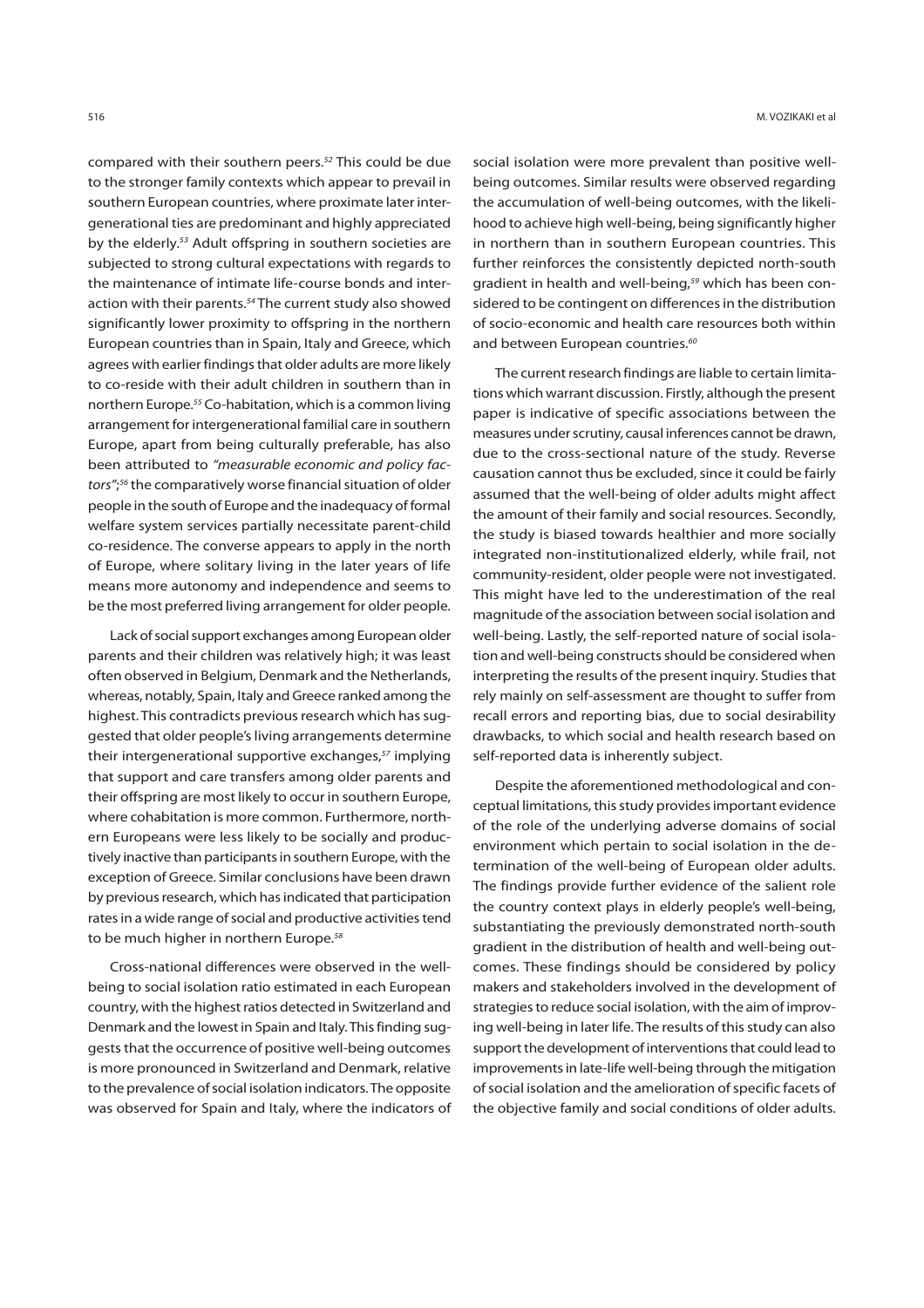# **ΠΕΡΙΛΗΨΗ**

# **Κοινωνική απομόνωση και ευεξία μεταξύ των ηλικιωμένων ατόμων στην Ευρώπη**

# Μ. ΒΟΖΙΚΑΚΗ,1 Α. ΠΑΠΑΔΑΚΗ,2 Μ. ΛΙΝΑΡΔΑΚΗΣ,1 Α. ΦΙΛΑΛΗΘΗΣ1

<sup>1</sup>Τομέας Κοινωνικής Ιατρικής, Τμήμα Ιατρικής, Πανεπιστήμιο Κρήτης, Ηράκλειο, Ελλάδα, <sup>2</sup>Κέντρο Επιστημών Σωματικής Αγωγής, Διατροφής & Υγείας, Σχολή Πολιτικών Ερευνών, Πανεπιστήμιο Bristol, Ηνωμένο Βασίλειο

#### Αρχεία Ελληνικής Ιατρικής 2018, 35(4):506–519

**ΣΚΟΠΟΣ** Εξέταση της κατανομής των διαφορετικών παραμέτρων της κοινωνικής απομόνωσης σύμφωνα με τα κοινωνικο-δημογραφικά χαρακτηριστικά των συμμετεχόντων σε ατομικό επίπεδο, αλλά και σε επίπεδο χωρών, καθώς και διερεύνηση της συσχέτισης μεταξύ κοινωνικής απομόνωσης και διαφορετικών αποτελεσμάτων ευεξίας μεταξύ των ηλικιωμένων στην Ευρώπη. **ΥΛΙΚΟ-ΜΕΘΟΔΟΣ** Το παρόν δείγμα, το οποίο συνιστούσαν άτομα ηλικίας ≥65 ετών (n=5.129), αντλήθηκε από το πρώτο κύμα της μελέτης SHARE (μελέτη για την υγεία, τη γήρανση και τη συνταξιοδότηση στην Ευρώπη, 2004/5). Η ευεξία προσδιορίστηκε ως η συγκέντρωση έξι δεικτών που περιλαμβάνουν την ικανοποίηση από τη ζωή, την ποιότητα ζωής, την αυτο-αναφερόμενη υγεία, την καταθλιπτική συμπτωματολογία, τα χρόνια νοσήματα και τον δείκτη μάζας σώματος. Η κοινωνική απομόνωση μελετήθηκε σε όρους επτά συγκεκριμένων εκφάνσεων των συνθηκών διαβίωσης των ηλικιωμένων ατόμων. **ΑΠΟΤΕΛΕΣΜΑΤΑ** Σύμφωνα με την ανάλυση συνδιακύμανσης βρέθηκε μια σημαντικά υψηλότερη βαθμολογία ευεξίας μεταξύ των ατόμων που είχαν συχνή επαφή με τα παιδιά τους (p=0,028) και εκείνων τα οποία συμμετείχαν τουλάχιστον σε μία κοινωνική ή παραγωγική δραστηριότητα (p=0,001). Επιπρόσθετα, η ανάλυση πολλαπλής λογιστικής παλινδρόμησης έδειξε σημαντικά χαμηλότερη πιθανότητα να εμφανίσουν 4+ αποτελέσματα ευεξίας τα πιο ηλικιωμένα άτομα, οι συνταξιούχοι και τα κοινωνικά ανενεργά άτομα και υψηλότερη πιθανότητα για τα περισσότερο μορφωμένα άτομα και εκείνα με σπάνιες ή καθόλου ανταλλαγές κοινωνικής υποστήριξης. Τέλος, οι βόρειοι Ευρωπαίοι ήταν πιο πιθανό να έχουν περισσότερους παράγοντες ευεξίας και λιγότερους δείκτες κοινωνικής απομόνωσης, σε σχέση με τους συνομηλίκους τους στη νότια Ευρώπη. **ΣΥΜΠΕ-ΡΑΣΜΑΤΑ** Τα παραπάνω ευρήματα, παρ' όλο που θα πρέπει να ερμηνευτούν με προσοχή εξ αιτίας της συγχρονικής τους φύσης, ωστόσο παρέχουν εμπειρική υποστήριξη στην κοινωνική κατανομή της κοινωνικής απομόνωσης και τη δυσμενή επίδραση της κοινωνικής απομόνωσης σε συγκεκριμένα αποτελέσματα της ευεξίας στη γεροντική ηλικία. Ως εκ τούτου, είναι ανάγκη οι δημόσιες πολιτικές υγείας και οι κοινωνικές πολιτικές να αντιμετωπίσουν πιο ενδελεχώς τις ενδεχόμενες επιπτώσεις της κοινωνικής απομόνωσης στην ευεξία των ατόμων της τρίτης και της τέταρτης ηλικίας. 

**Λέξεις ευρετηρίου:** Ευεξία, Ηλικιωμένα άτομα, Κοινωνική απομόνωση, Μελέτη SHARE

#### **References**

- 1. KΙΜ JE, MΟΕΝ P. Retirement transitions, gender, and psychological well-being: A life-course, ecological model. J Gerontol B Psychol Sci Soc Sci 2002, 57:P212–P222
- 2. BOUCHARD G. How do parents react when their children leave home? An integrative review. J Adult Dev 2014, 21:69–79
- 3. CHARLES ST. Strength and vulnerability integration: A model of emotional well-being across adulthood. Psychol Bull 2010, 136:1068–1091
- 4. LI Y. Recovering from spousal bereavement in later life: Does volunteer participation play a role? J Gerontol B Psychol Sci Soc Sci 2007, 62:S257–S266
- 5. BRODY JA, GRANT MD. Age-associated diseases and conditions: Implications for decreasing late life morbidity. Aging (Milano) 2001, 13:64–67
- 6. SINGH A, MISRA N. Loneliness, depression and sociability in old age. Ind Psychiatry J 2009, 18:51–55
- 7. WETHINGTON E, PILLEMER K. Social isolation among older people. In: Coplan RJ, Bowker JC (eds) The handbook of solitude:

Psychological perspectives on social isolation, social withdrawal, and being alone. John Wiley & Sons, West Sussex, 2014:242–259

- 8. UMBERSON D, PUDROVSKA T, RECZEK C. Parenthood, childlessness, and well-being: A life course perspective. J Marriage Fam 2010, 72:612–629
- 9. VOZIKAKI M, LINARDAKIS M, MICHELI K, PHILALITHIS A. Activity participation and well-being among European adults aged 65 years and older. Soc Indic Res 2017, 131:769–795
- 10. VONNEILICH N, JÖCKEL KH, ERBEL R, KLEIN J, DRAGANO N, SIEGRIST J ET AL. The mediating effect of social relationships on the association between socioeconomic status and subjective health – results from the Heinz Nixdorf Recall cohort study. BMC Public Health 2012, 12:285
- 11. HEMINGWAY A, JACK E. Reducing social isolation and promoting well-being in older people. Qual Ageing Older Adults 2013, 14:25–35
- 12. WENGER CG, DAVIES R, SHAHTAHMASEBI S, SCOTT A. Social isola-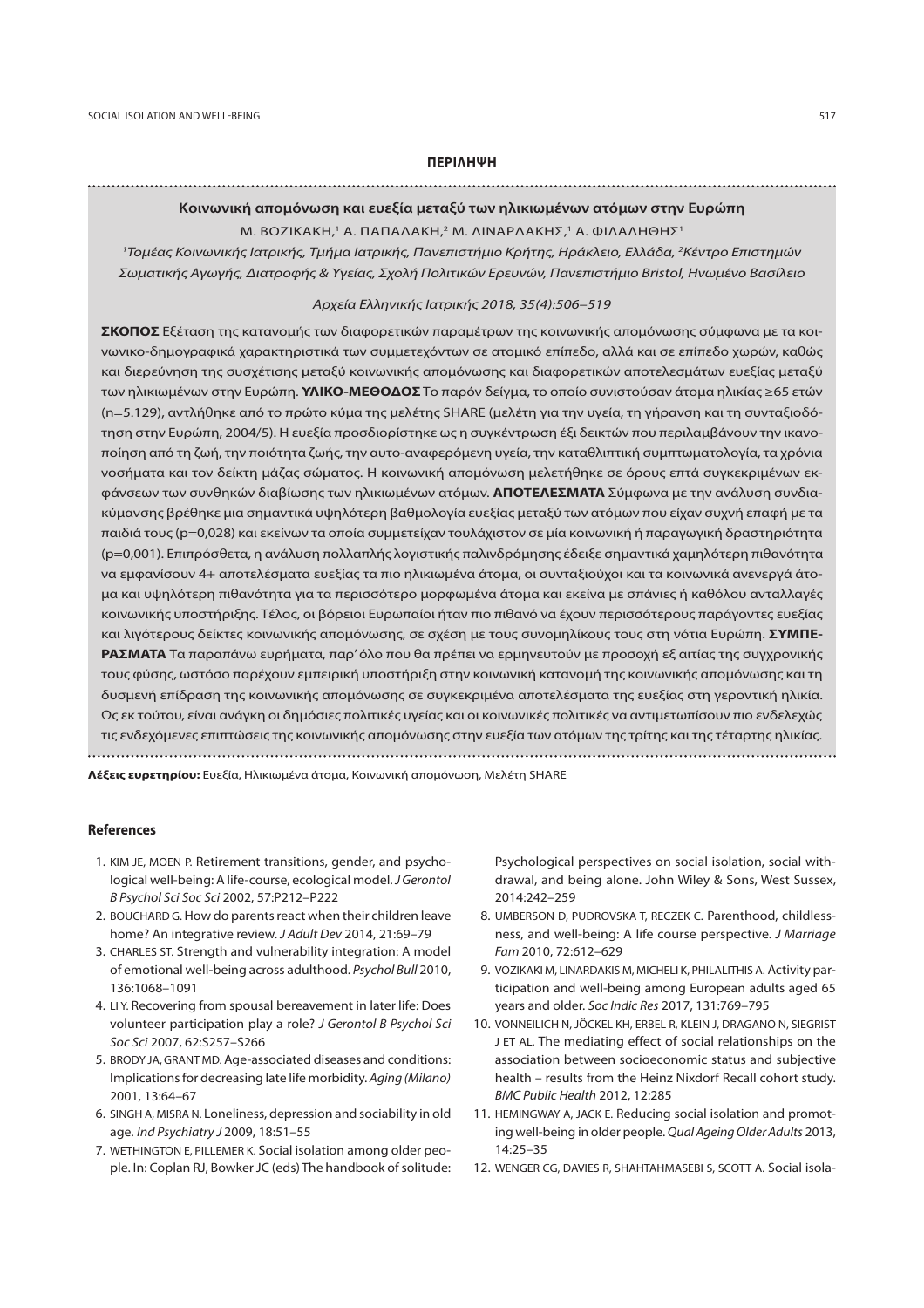tion and loneliness in old age: Review and model refinement. Ageing Soc 1996, 16:333–358

- 13. BRUMMETT BH, BAREFOOT JC, SIEGLER IC, CLAPP-CHANNING NE, LY-TLE BL, BOSWORTH HB ET AL. Characteristics of socially isolated patients with coronary artery disease who are at elevated risk for mortality. Psychosom Med 2001, 63:267–272
- 14. COYLE CE, DUGAN E. Social isolation, loneliness and health among older adults. J Aging Health 2012, 24:1346–1363
- 15. SHANKAR A, HAMER M, McMUNN A, STEPTOE A. Social isolation and loneliness: Relationships with cognitive function during 4 years of follow-up in the English Longitudinal Study of Ageing. Psychosom Med 2013, 75:161–170
- 16. BUNKER SJ, COLQUHOUN DM, ESLER MD, HICKIE IB, HUNT D, JELINEK VM ET AL. "Stress" and coronary heart disease: Psychosocial risk factors. Med J Aust 2003, 178:272–276
- 17. PERISSINOTTO CM, STIJACIC CENZER I, COVINSKY KE. Loneliness in older persons: A predictor of functional decline and death. Arch Intern Med 2012, 172:1078–1083
- 18. GLASS TA, DE LEON CF, BASSUK SS, BERKMAN LF. Social engagement and depressive symptoms in late life: Longitudinal findings. J Aging Health 2006, 18:604–628
- 19. SHANKAR A, RAFNSSON SB, STEPTOE A. Longitudinal associations between social connections and subjective wellbeing in the English Longitudinal Study of Ageing. Psychol Health 2015, 30:686–698
- 20. CORNWELL EY, WAITE LJ. Measuring social isolation among older adults using multiple indicators from the NSHAP study. J Gerontol B Psychol Sci Soc Sci 2009, 64(Suppl 1):i38–i46
- 21. KOBAYASHI KM, CLOUTIER-FISHER D, ROTH M. Making meaningful connections: A profile of social isolation and health among older adults in small town and small city, British Colombia. J Aging Health 2009, 21:374–397
- 22. NICHOLS T, RIEMER M. Social isolation: The association between low life satisfaction and social connectivity. WOCN Society, 41st Annual Conference, St Louis, MO, 2009. Available at: http://www.hollister.com
- 23. HAWTON A, GREEN C, DICKENS AP, RICHARDS SH, TAYLOR RS, ED-WARDS R ET AL. The impact of social isolation on the health status and health-related quality-of-life of older people. Qual Life Res 2011, 20:57–67
- 24. ZAVALETA D, SAMUEL K, MILLS C. Social isolation: A conceptual and measurement proposal. OPHI working papers, no 67. Department of International Development, University of Oxford, Oxford, 2014. Available at: http://www.ophi.org.uk/social-isolation-a-conceptual-and-measurement-proposal/
- 25. BÖRSCH-SUPAN A, BRANDT M, HUNKLER C, KNEIP T, KORBMACHER J, MALTER F ET AL. Data resource profile: The Survey of Health, Ageing and Retirement in Europe (SHARE). Int J Epidemiol 2013, 42:992–1001
- 26. BÖRSCH-SUPAN A, JÜRGES H. The Survey of Health, Ageing and Retirement in Europe – methodology. Mannheim Research Institute for the Economics of Ageing (MEA), Mannheim, 2005
- 27. BERG RL, CASSELLS JS. The second fifty years: Promoting health and preventing disability. National Academy Press, Washington, DC, 1992. Available at: https://www.nap.edu/read/1578/ chapter/1
- 28. CATTAN M. Supporting older people to overcome social isolation and loneliness. Help the Aged, London, 2002
- 29. LA PLACA V, McNAUGHT A, KNIGHT A. Discourse on wellbeing in research and practice. Intern J Wellbeing 2013, 3:116–125
- 30. WORLD HEALTH ORGANIZATION. Noncommunicable diseases country profiles 2011: WHO global report. WHO, Geneva, 2011. Available at: http://www.who.int/nmh/publications/ ncd\_profiles\_report.pdf
- 31. STEPTOE A, SHANKAD A, DEMAKAKOS P, WARDLE J. Social isolation, loneliness, and all-cause mortality in older men and women Andrew. Proc Natl Acad Sci USA 2013, 110:5797–5801
- 32. TOEPOEL V. Ageing, leisure, and social connectedness: How could leisure help reduce social isolation of older people? Soc Indic Res 2013, 113:355–372
- 33. VICTOR C, SCAMBLER S, BOLD J, BOWLING A. Being alone in later life: Loneliness, social isolation and living alone. Rev Clin Gerontol 2000, 10:407–417
- 34. McDONOUGH P, WALTERS V. Gender and health: Reassessing patterns and explanations. Soc Sci Med 2001, 52:547–559
- 35. HOLWERDA TJ, BEEKMAN AT, DEEG DJ, STEK ML, VAN TILBURG TG, VISSER PJ ET AL. Increased risk of mortality associated with social isolation in older men: Only when feeling lonely? Results from the Amsterdam Study of the Elderly (AMSTEL). Psychol Med 2012, 42:843–853
- 36. WENGER GC, DYKSTRA PA, MELKAS T, KEES KNIPSCHEER CPK. Social embeddedness and late-life parenthood: Community activity, close ties, and support networks. J Fam Issues 2007, 28:1419– 1456
- 37. RIJKEN AJ, MERZ EA. Double standards: Differences in norms on voluntary childlessness for men and women. Eur Sociol Rev 2014, 30:470-482
- 38. TURNER RJ, MARINO F. Social support and social structure: A descriptive epidemiology. J Health Soc Behav 1994, 35:193–212
- 39. BASSUK SS, GLASS TA, BERKMAN LF. Social disengagement and incident cognitive decline in community-dwelling elderly persons. Ann Intern Med 1999, 131:165–173
- 40. LELKES O. Happier and less isolated: Internet use in old age. Journal of Poverty and Social Justice 2013, 21:33–46
- 41. WEYERS S, DRAGANO N, MÖBUS S, BECK EM, STANG A, MÖHLENKAMP S ET AL. Low socio-economic position is associated with poor social networks and social support: Results from the Heinz Nixdorf Recall Study. Int J Equity Health 2008, 7:13
- 42. HENNING-SMITH C. Quality of life and psychological distress among older adults: The role of living arrangements. J Appl Gerontol 2016, 35:39–61
- 43. UMBERSON D, MONTEZ JK. Social relationships and health: A flashpoint for health policy. J Health Soc Behav 2010, 51(Suppl):S54– S66
- 44. SILVERSTEIN M, GIARRUSSO R. Aging and family life: A decade review. J Marriage Fam 2010, 72:1039–1058
- 45. CHEN Y, FEELEY TH. Social support, social strain, loneliness, and well-being among older adults: An analysis of the Health and Retirement Study. J Soc Pers Relat 2014, 31:21
- 46. BØEN H, DALGARD OS, BJERTNESS E. The importance of social support in the associations between psychological distress and somatic health problems and socio-economic factors